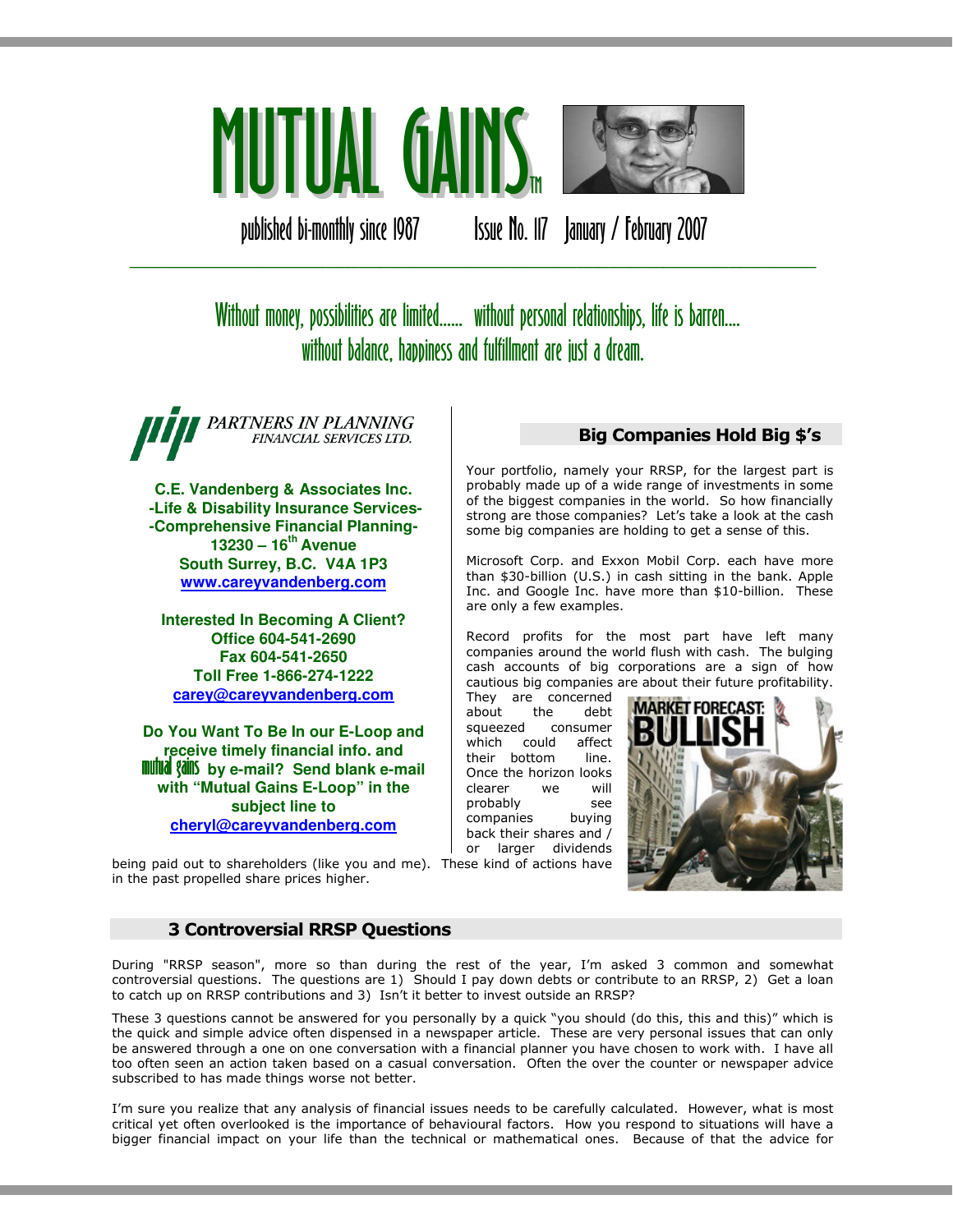someone who is very disciplined and committed to building a secure retirement fund will be completely different from the advice for one who is undisciplined in their spending or who cannot save on a consistent basis.

#### 1) Should I contribution to an RRSP or pay down debt?

When your mortgage or other debt is paid off, will you be disciplined enough to re-allocate a portion of what used to go to mortgage paydown to an investment program? If your habit is to spend most of your disposable cash flow to enjoy today instead of saving for tomorrow, the right advice here would be to start the savings habit and contribute to an RRSP monthly. Eventually, you want to be mortgage and debt free with a retirement fund, and if you never start "storing nuts", you won't have any to get you through the fall and winter of your life.

#### 2) Does it make sense to get an RRSP loan to make a large RRSP contribution "catch-up"?

Again, the discipline factor of what happens to the RRSP refunds is key. If discipline is low, a long-term loan that causes no financial or emotional strain is a "behavioural solution" that locks in a higher level of commitment. This is because, once started, you don't have a choice but to continue the loan payments, and you might not consistently have the discipline to invest every year in RRSPs. This is "Forced Savings" at it's finest.

#### 3) Is it better to invest inside or outside an RRSP?

There are 2 critical factors here. The first is what happens to the RRSP refund. If RRSP refunds are spent as is most commonly the case, you will end up with less at retirement. The second is the power of compounding money on a tax free basis. As your investment portfolio grows you have to pay more and more tax. The part of the investment portfolio inside an RRSP adds zero dollars to your annual tax bill. If your investments are outside your RRSP the taxes are paid from some of the growth of your portfolio thus slowing the rate of it's growth.

On the other hand, if you are in the lowest tax bracket you benefit the least from RRSPs and it is often better in your case investing outside an RRSP, especially if you are close to retirement.

NOTE: The RRSP contribution deadline for the 2006 tax year is March  $1<sup>st</sup>$  2007.

#### How To Erase Line 121 From Your Tax Return

Line 121 is a nasty line on your tax return. Line 121 is the reporting of your interest income for tax purposes and it is the main culprit for having to pay extra income tax. For every \$100 of interest you earn you have to pay as much as \$43.70 to the government. This leaves you with \$56.30 after tax. Because you are taxed so heavily on your interest income your 3.5% interest rate is actually only 1.97%. With inflation in B.C. at 2.1% you are losing money and you are guaranteed to lose money each and every year unless you do something…. now.

Security of principal is a primary motivator for having money in a money losing bank deposit. There are alternatives for you, alternatives very worthy of your consideration. They will cut your tax bill from line 121 down to zero and you will have an investment with the security and flexibility you are looking for.

"Yield" Funds - there are only a handful of these available in Canada. They emulate the performance of a traditional money market fund however their returns are considered capital gains. This cuts your tax bill in half with \$0 to report on Line 121.

Disclaimer: Mutual funds and other securities are not guaranteed; their values change and past performance may not be repeated.

Principal Protected Notes - this is a much broader category of investment than yield funds plus there are many more choices and more upside potential. You have principal protection for the life of the investment through a guarantee provided by one of Canada's big banks in most cases. In other words, you can't do much worse than what you are doing in your money losing bank deposit but you can do much better…….PLUS your tax bill is reduced substantially….. AND that little bit of tax you may have to pay won't be billed for 3 to 8 years down the road.

## Don't Buy Into It Just Because It's On TV

Manulife has been spending a lot of money lately on it's new financial product, Income Plus. This multi million dollar advertising campaign has triggered a handful of calls and e-mails into my office which has prompted me to put a summary of my thoughts down on paper.

The timing of this advertising is quite clever on Manulife's part. They have recognized that a lot of financial advertising to date talks about the accumulation and building of a retirement nest egg however the other side of the equation has been largely neglected. That is, how to create an income in retirement on the money you have accumulated.

The biggest fear for retirees is running out of money. So the balance act is being able to take enough from your investments to live while at the same time having your money grow. The Manulife Income Plus "product"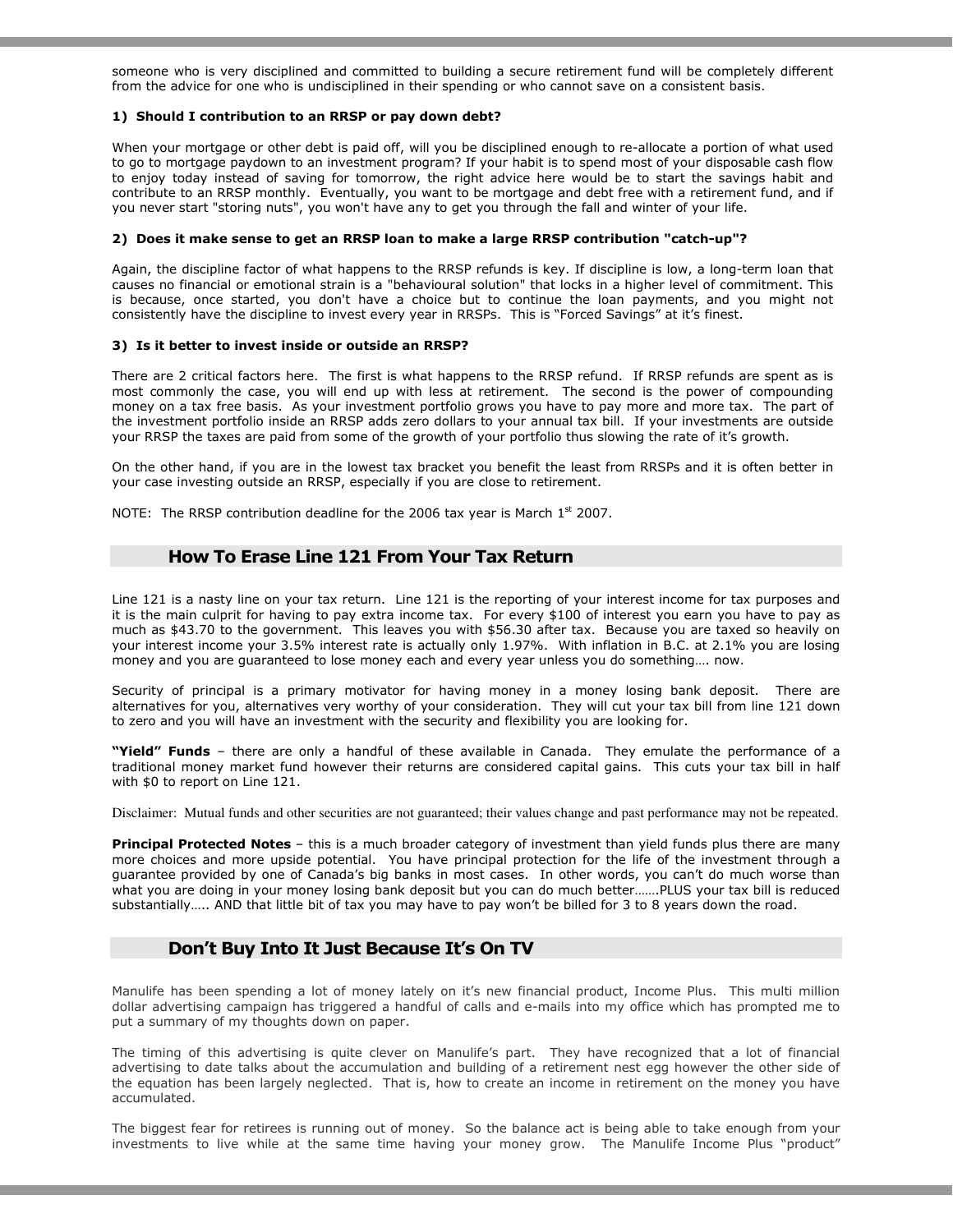guarantees that you will receive income from your investment for no less than 20 years. That is the minimum. This money is spread out over a mix of their segregated funds.

You get upside from the investments through a reset of your plan's value every 3 years. So, if your portfolio does well your guaranteed income for life will be higher. If you don't want to take income from your portfolio you will get a 5% increase in your "Guaranteed Withdrawal Balance" (GWB) every year you let it grow. This automatically increases the value of your future income payments from the plan.

Just how well you do above the guarantee is based largely on the portfolio you put together using the segregated funds under the Manulife umbrella. And this guarantee isn't cheap. It's internally costing you 0.5 – 0.6% per year of your invested monies and this cost can be over 1% per year for more growth oriented portfolios.

It's a nice, neat package for someone wanting income from their portfolio but it's not magical. A guarantee of getting your money back over 20 years? yippee (with a small y). Certain ideas are good for a lot of people. This isn't one of them.

## Good Performance or Just Outright Deceptive?

Deciding on an investment requires research and lots of it. Many people rely on a Financial Planner or Investment Advisor to perform this task. Let's take an example of the desire for an investment primarily holding U.S. assets with regular cash flow. Do a little digging around and you will find one that stands out as stellar performer in the North American equity category, one that also fluctuates less than most other alternatives in it's category relative to it's compounded annual returns.

I came across this scenario lately after uncovering what I thought to be a gem. After digging a little deeper I soon discovered that this particular fund had changed it's spots. It's historic track record was based on results that were achieved when it had a completely different mandate. I found out that up until July 2006 it was a purely Canadian "blue chip" equity fund and had only recently changed into the North American category to hold primarily U.S. investments.

Those very impressive long-term performance numbers now mean nothing. They should not even be remotely considered as this fund has changed from an orange to a cucumber. The numbers currently stated came about when the fund was an orange and benefited from the strong Canadian equity market and the rising loonie. The more worrisome thing is that an unsuspecting investor going into their bank branch may invest in this fund because of it's deceptively attractive performance numbers. I'm very surprised the bank involved hasn't deleted the pre-July 2006 numbers as they are very misleading to their banking customers. Investor beware.

## Are We Canadians As Compassionate As We Like to Believe?

Although Canadians may like to think of themselves as more charitable than their U.S. neighbours a recent report by the Fraser Institute suggests that is not even close to being true. When it comes to reaching into our pockets and donating money to charity, Americans are far more generous than we are. The report shows that the average value of charitable donations in Canada from income tax returns, is \$1,214. The U.S. average is \$4,021.

You may recall that the Federal Government in Canada in May of last year made it even more attractive to donate to charitable causes. They did this by eliminating the capital gains when you give investments that have a capital gains attached to them. This may prove to be close the Canadian / American charitable donation gap.

## How Your Charitable Donations Can Cost You Virtually \$0 or…. (if you just want some EXTRA LARGE tax savings for 2007)

On a few occasions last year I wrote and talked about what I call the "Flow Through Share Donation Strategy". I am mentioning it here again as we are facing a deadline to receive extra tax credits that the Federal Government is making available for only a few more weeks.

If you make a "Super Flow Through Share" investment before by March  $31<sup>st</sup>$  2007 you will see TAX SAVINGS up to \$6,180 for 2007 (minimum \$10,000 investment). If you chose to stop there that is entirely up to you. In that case you will have made a \$10,000 investment for only \$3,820. You are \$6,180 richer with the simple writing of a cheque.

If you choose to take a second step and use your investment as a charitable donation YOU WILL SAVE AN ADDITIONAL \$4,370 in less than 24 months assuming the investment is worth the same at that time. Total potential tax savings is \$10,370 on a \$10,000 investment. In other words you have made \$370 and the charity you choose gets \$10,000.

If you are a regular giver to a charitable cause or church this is considerably better than simply donating cash